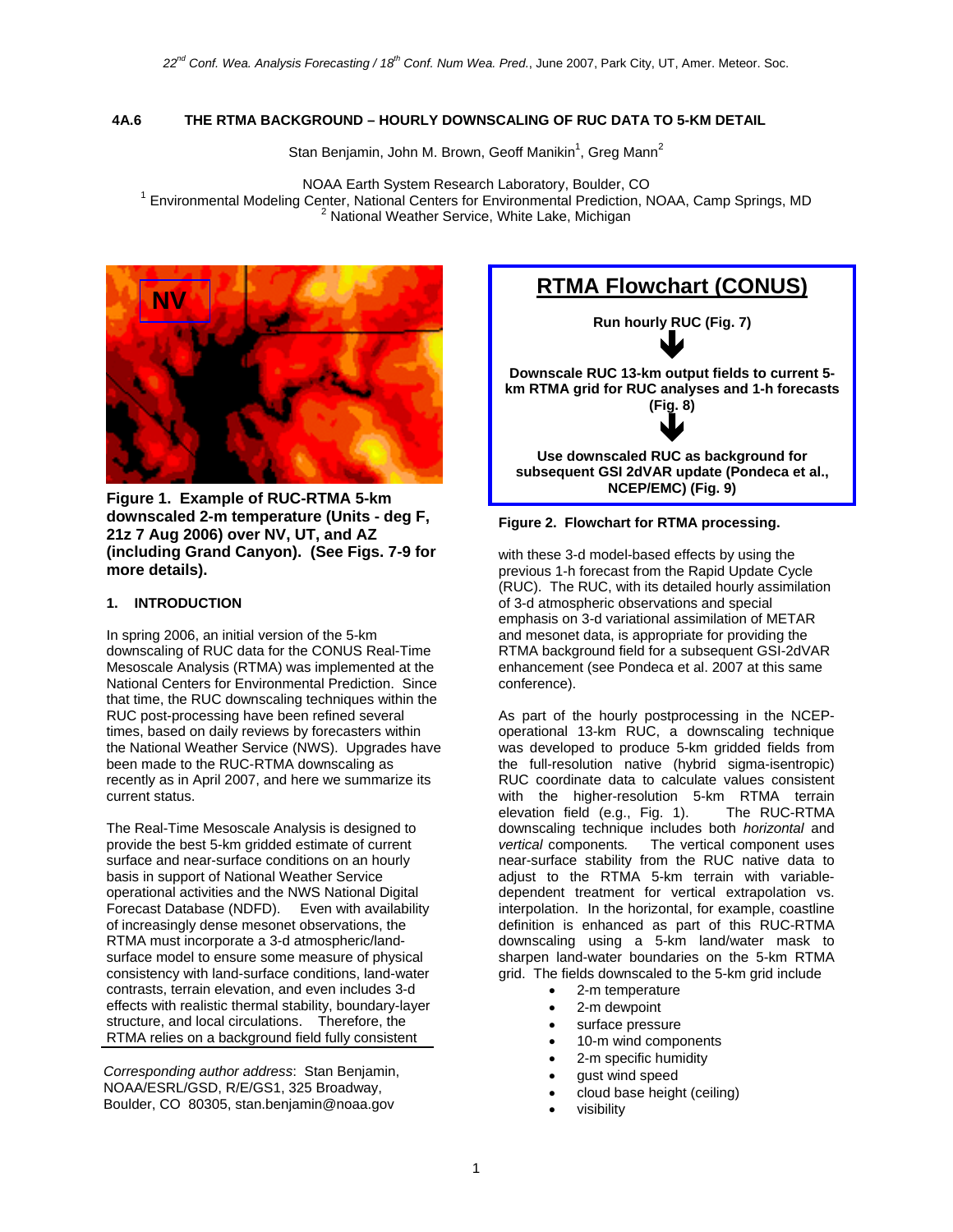Ceiling and visibility (not yet required for RTMA) are defined with some accuracy due to RUC hourly assimilation of METAR cloud and visibility observations.

RTMA downscaling for temperature uses virtual potential temperature  $(\theta_v)$ , the related<br>prognostic/analysis variable in the RUC prognostic/analysis variable in the model/assimilation systems. This is advantageous for interpolation in irregular terrain in mixed layer conditions. Different techniques were developed for<br>these different variables, including special variables, including special approaches for vertical extrapolation vs. interpolation dependent on whether RTMA terrain elevation is higher or lower than RUC terrain. The accuracy of the RTMA fields is dependent on this RUC-RTMA downscaling, and therefore, of considerable interest to NWS RTMA users.

#### **2. Characteristics of RUC analysis appropriate for Real-Time Mesoscale Analysis**

Use of the RUC analyses or 1-h forecasts as the background for the RTMA brings unique advantages for accuracy of the RTMA. Benjamin et al. (2004a) have demonstrated clearly that assimilation of the latest observations using the RUC analysis / 1-h forecast cycle adds value in forecast accuracy. In particular, improved accuracy has been shown specifically for 2-m temperature, 2-m dewpoint, and ceiling/visibility down to the 1-h duration for RUC forecasts. In other words, RUC 1-h forecasts are generally more accurate than 3-h, 6-h, or 12-h forecasts valid at the same time.

We summarize below the key aspects of the RUC below that make it suitable for the RTMA background. These are discussed in more detail in the analysis/1-h cycle and model descriptions in Benjamin et al. (2004a,b):

• Hourly mesoscale analysis (DFI - Digital Filter Initialization essential for non-noisy 1h forecasts)

• Designed to fit observations (within expected error)

(including surface 2-m temperature (via  $\theta_v$ ), dewpoint (via water vapor mixing ratio), altimeter, wind )

• Full-physics 1-h forecast (most important aspects of physics – boundary layer, landsurface contrasts involving vegetation type, satellite-derived vegetation fraction, roughness length, soil type, land/water contrasts, albedo, snow cover, ice cover. (Benjamin et al. 2004b)

• Accounting for local mixed-layer depth in assimilation of surface data (implemented in RUC analysis in June 2005, Benjamin et al. 2004d)

• Accounting of land-water contrast in assimilation of coastal surface observations and buoys (improved in June 2006)

• Assimilation of METAR cloud, visibility, current weather (to infer cloud depth) (Benjamin et al. 2004c)

• Assimilation of mesonet observations (T, Td, sfc pressure)

• Assimilation of GPS precipitable water, boundarylayer profiler observations

• QC criteria for mesonet different than those for METAR observations (to account for different siting standards)

• Assimilation of GOES cloud-top data into initial fields of 3-d hydrometeor fields cycled in the RUC (mixing ratios for cloud water, ice, rain, snow, and graupel).

Two new mesonet quality control (QC) monitoring capabilities have been developed to improve assimilation of mesonet observations, both of which will benefit the RTMA-RUC downscaling. First, a mesonet provider uselist has been defined for providers (e.g., OK Mesonet) that shows consistency with RUC 1-h forecasts for daytime wind speed, and are, therefore, evidence for good mesonet station sitings. This uselist will be introduced to the operational RUC later in 2007, allowing an extra 600 wind observations hourly near the surface.



**Figure 3. 5-km RTMA-CONUS terrain elevation (no smoothing)**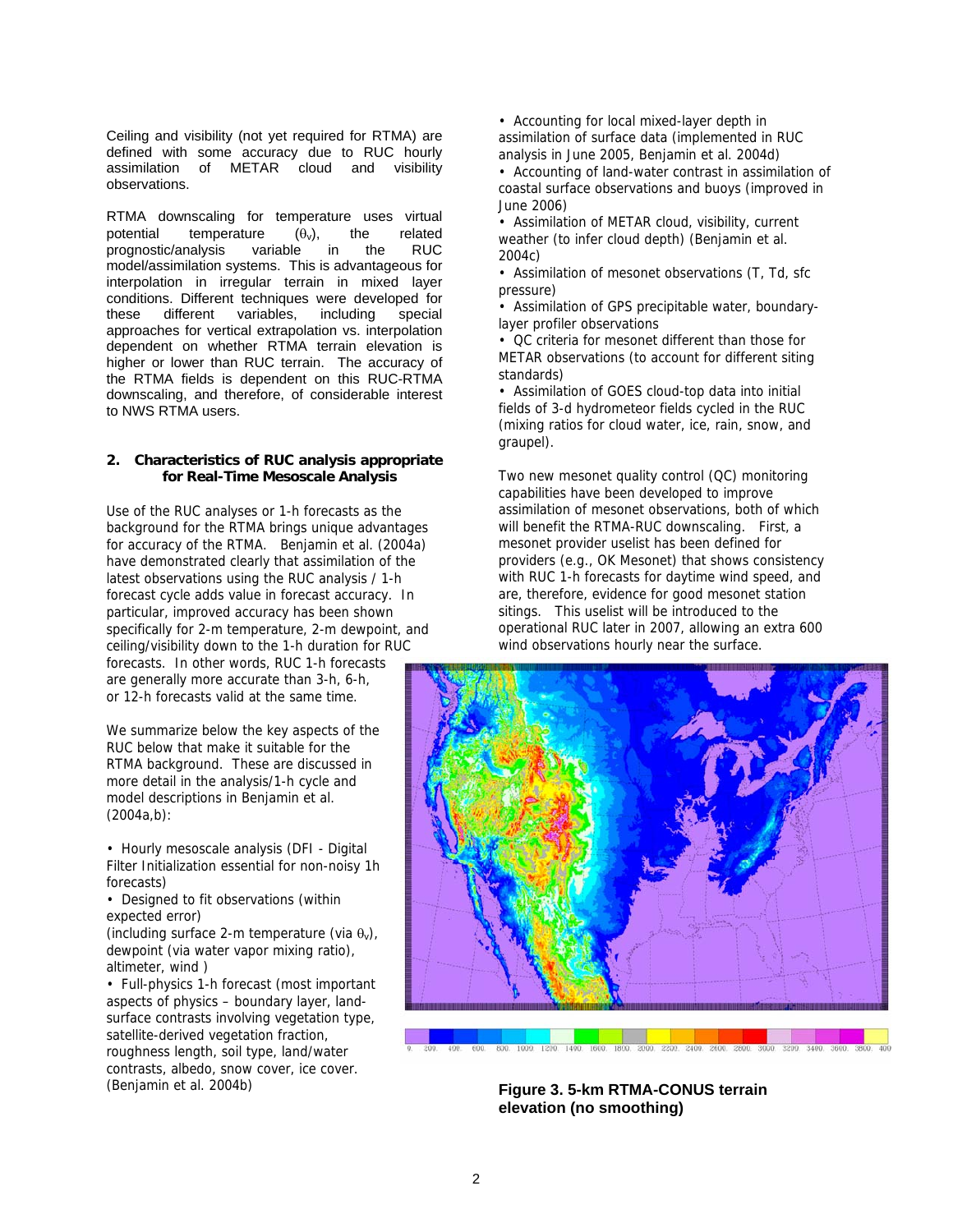Second, a station-by-station QC monitoring capability for mesonet observation differences with RUC 1-h forecasts, is separately discussed in Benjamin et al. 2007. This will allow daily updates of mesonet station uselists (and reject lists) for each variable.

## **3. RTMA-RUC downscaling**

Currently, the RTMA-RUC downscaling runs at NCEP on an hourly basis at the end of the RUC postprocessing from each RUC hourly cycle. The RTMA-RUC downscaling is currently run only for the analysis (00h) and the 1-h forecast.

Two fixed fields for the 5-km RTMA grids are used, all extracted from the WRF Standard Initialization (WRF-SI) (or WRF Pre-processing System – WPS) program:

- 5-km topography (no smoothing)
- 5-km land-water mask.



**Figure 4. RTMA 5-km land-water mask subset over northeastern United States.** 

The RTMA-RUC downscaling has three primary components:

- horizontal component
- vertical component
	- o separate techniques dependent on relative terrain elevations of RTMA and RUC data
- coastline sharpening via horizontal adjustment.

We discuss these three steps below:

# **3.1 Horizontal interpolation**

The first step is to simply bilinearly interpolate the appropriate RUC 13-km fields to the RTMA 5-km grid, initially without any adjustment or variable transformation. The RUC postprocessing diagnoses all of these variables on the RUC 13-km grid, so these are horizontally interpolated  $- p$ , z, 2-m T/Td/q, u/v, wind gust, ceiling, visibility. In the following discussion, we refer to these RUC fields straightaway interpolated to the RTMA 5km grid as RUC-5km fields.

In preparation for Step 3, an additional field, land/water (0.0-1.0), is also interpolated from the 13 km RUC grid to the 5-km RTMA grid to be used for the coastline sharpening in Step 3.

# **3.2 Vertical component**

Determination of the **2-m temperature** is the most critical part of RTMA downscaling. We consider this under two conditions:

• If z-RUC > z-RTMA (RTMA terrain lower than RUC)

In this condition, the procedure uses the local lapse rate from native RUC lowest 25 hPa, constrained between dry adiabatic and isothermal to extrapolate down to RTMA terrain.

If  $z$ -RUC  $<$   $z$ -RTMA

In this condition, the procedure *interpolates* from native RUC vertical levels, but maintains surfacebased inversions in the RUC, such that 2mT-RTMA cannot exceed 2mT-RUC in this condition. This last constraint was found to be critical for the accurate estimate over irregular terrain at nighttime, especially when snow cover is present and producing very sharp thermal inversions near the surface.

### **Dewpoint** –

• z-RUC > z-RTMA

Maintain original dewpoint depression with new RTMA temperature.

 $\bullet$  z-RUC  $\leq$  z-RTMA

Recalculate Td using RTMA surface pressure and RUC-5km water vapor mixing ratio. Vertical interpolation was found to be problematic, especially when the RUC profile showed much drier air just above a sharp inversion (usually nocturnal or snowinduced), as shown in Fig. 6a (vertical interpolation) vs. Fig. 6b (revised technique using RUC-5km water vapor mixing ratio).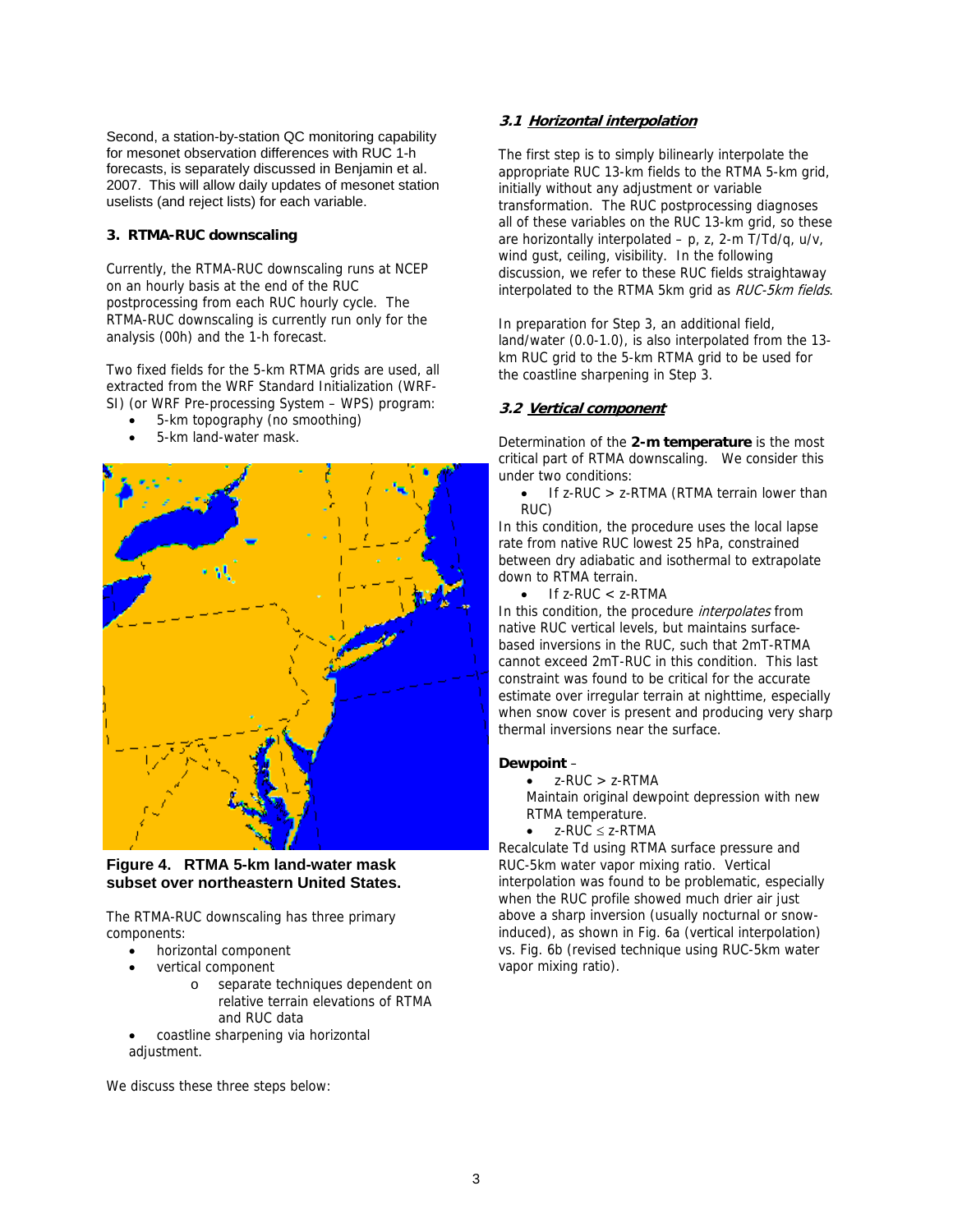

S KN ANALYSIS DE 17042670600VOOO OPS



07042670600V000 TEST RUC SKM ANALYSIS DEW PT

### **Figure 5. Downscaled RUC 2m dewpoint (deg F) using two different techniques for z-RUC<z-NDFD condition. a) vertical interpolation, b) Td calculation using p-NDFD and q-RUC-5km.**

# **Wind components, wind gust**

 $\bullet$  z-RUC > z-RTMA

Use RUC-5km winds and wind gust as is (http://ruc.noaa.gov/vartxt.html#gust ) .  $z$ -RUC  $\leq$  z-RTMA

Use maximum of either a) RUC-5km 10-m wind or b) vertically interpolated wind multiplied by 0.7 to crudely mimic surface frictional effects. For wind gust, use maximum of RUC-5km value or b) free atmosphere value from vertically interpolated wind speed.

### **Surface pressure**

Surface pressure at the 5-km RTMA terrain elevation is taken by a local reduction (e.g., Eq. 1 – Benjamin and Miller, 1990) with mean temperature in the layer between z-RUC and z-RTMA as the mean of the RUC 2-m temperature and the reduced RTMA 2-m temperature as shown at the beginning of section 3.2.



# **Figure 6. 2-m temperature (deg F) after coastline sharpening.**

#### **Ceiling (cloud base)**

The ceiling cloud base uses horizontal interpolation of RUC 13-km values of ceiling above sea level (height - ASL). The ceiling for the downscaled 5-km RTMA grid is set to ensure that it is at least 5 m greater than the 5-km RTMA terrain height. This assumption of locally stratiform cloud can result in more detailed low/zero downscaled ceiling values using the detailed RTMA 5-km terrain field.

### **3.3 Coastline sharpening**

An effective procedure has been developed to sharpening expected coastline gradients consistent with the 5-km RTMA land-water fields but only under conditions of **contiguity** with 13km land-water features. This procedure is used for temperature, dewpoint, and wind fields.

The coastline sharpening procedure is followed:

- Compare land-water masks for each RTMA grid point from a) 13-km land-water mask from RUC (0-water, 1-land) interpolated to the 5km RTMA grid and then rounded to 0 or 1, and b) 5-km-RTMA mask (Fig. 4).
- When these mask values at a given RTMA grid point differ, set RTMA-5km value from nearest neighbor RUC values with the same land/water mask value but ONLY if contiguous bodies of water are present both in 13km to 5km interpolated RUC and 5-km-RTMA land-water mask files.
- Search for potential land-water contiguity by recursively expanding frames around non-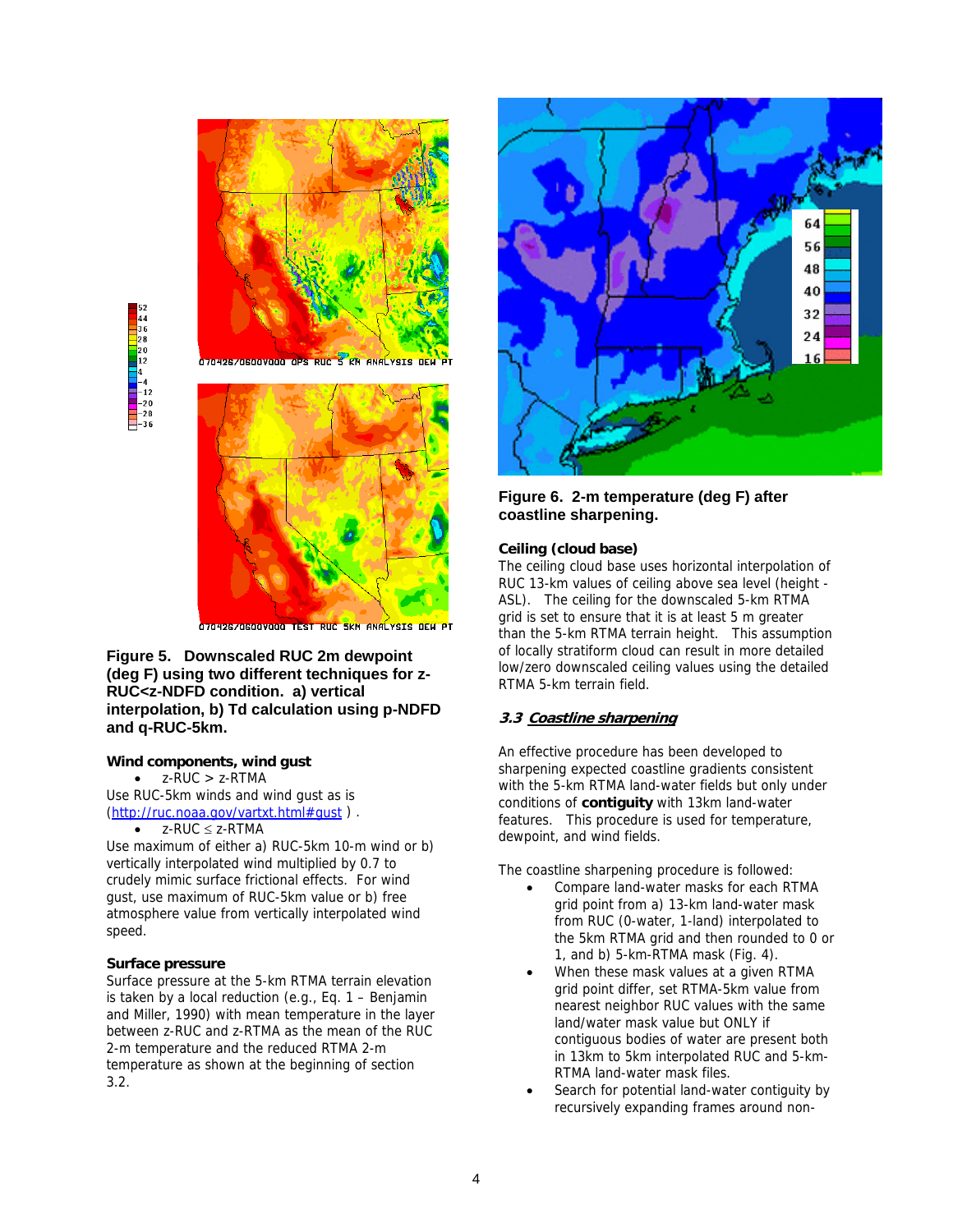matching mask fields. This coastline sharpening procedure is required only once and then can be applied to all variables.



# **Figure 7. 10-m wind speed (kts) after coastline sharpening.**

Examples of coastline sharpening are shown in Figs. 5 and 6. Note, for instance, that Martha's Vineyard and Nantucket Island off the Massachusetts coast do not meet the contiguity requirement since neither is resolved as land points in the 13-km RUC model, but the extensions of Cape Cod and Long Island are both treated successfully by the coastline sharpening procedure via contiguity.

### **4. Conclusions**

The RUC-RTMA downscaling has been successful in providing background fields for the CONUS RTMA. On the last page of this paper, we review fields from the process shown in Fig. 2, starting with the RUC 13 km grids (Fig. 7) to the 5-km downscaled RUC data (Fig. 8) to the final RTMA analysis (Fig. 9) for 2-m temperature for 21z 6 August 2006. In this case and many others, most of the detail in the RTMA fields are provided by the RUC-RTMA downscaling itself.

These same techniques described in this paper are being applied to downscaling for the North American Mesoscale (NAM) data as described by Manikin (2007, same conference).

GSD is currently working in collaboration with NCEP toward a new 1-h cycle assimilation/model system to replace the current RUC, retaining the unique aspects developed for the RUC including assimilation of surface data and cloud observations from GOES and METARs. The RUC replacement, to be called the Rapid Refresh (Benjamin et al. 2006), will use a version of the WRF model and a version of the Gridpoint Statistical Interpolation (GSI) assimilation. The Rapid Refresh 1-h forecasts will also provide a downscaled background field for the RTMA over a larger North American domain. Again, we credit the ongoing discussions between RTMA users and GSD developers at NOAA's ESRL as critical in this effort toward improved RTMA quality via RTMA-RUC downscaling refinements.

### **5. References**

- Benjamin, S.G., and P.A. Miller, 1990: An alternative sea level pressure reduction and a statistical comparison of geostrophic wind estimates with observed surface winds. *Mon. Wea. Rev*., **118**, 2099-2116.
- Benjamin, S.G., D. Devenyi, S.S. Weygandt, K.J. Brundage, J.M. Brown, G.A. Grell, D. Kim, B.E. Schwartz, T.G. Smirnova, T.L. Smith, G.S. Manikin, 2004a: An hourly assimilation/forecast cycle: The RUC. *Mon. Wea. Rev.,* **132**, 495-518
- Benjamin, S.G., G.A. Grell, J.M. Brown, T.G. Smirnova, and R. Bleck, 2004b: Mesoscale weather prediction with the RUC hybrid isentropic/terrain-following coordinate model. *Mon. Wea. Rev*., **132**, 473-494.
- Benjamin, S.G., S.S. Weygandt, J.M. Brown T.L. Smith, T. Smirnova, W.R. Moninger, B. Schwartz, E.J. Szoke, and K. Brundage, 2004c: Assimilation of METAR cloud and visibility observations observations in the RUC *Preprints 11th Conf. Aviation, Range, and Aerosp. Meteor.*, Hyannis, MA, AMS, October. PDF
- Benjamin, S.G., S.S. Weygandt, D. Devenyi, J.M. Brown G. Manikin, T.L. Smith, and T.G. Smirnova, 2004d: Improved moisture and PBL initialization in the RUC using METAR data. *Preprints 22th Conf. Severe Local Storms.*, Hyannis, MA, AMS, October. PDF
- Benjamin, S.G., D. Devenyi, T. Smirnova, S. Weygandt, J.M. Brown, S. Peckham, K. Brundage, T.L. Smith, G. Grell, and T. Schlatter, 2006: From the 13-km RUC to the Rapid Refresh. 12th Conf. on Aviation, Range, and Aerospace Meteorology (ARAM), Atlanta, GA, Amer. Meteor. Soc. CD-ROM, 9.1.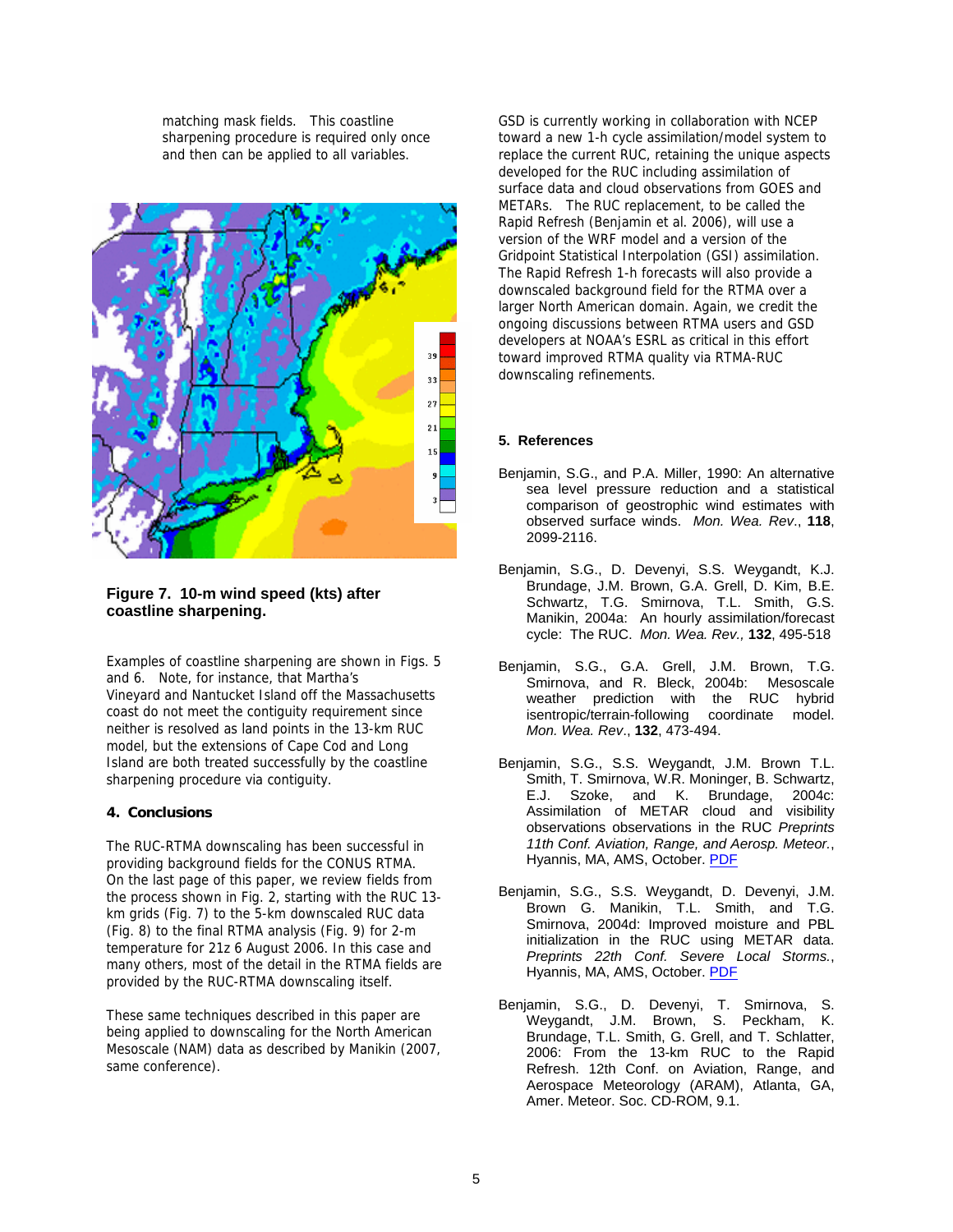- Benjamin, S.G., W.R. Moninger, S.R. Sahm, and T.L. Smith, 2007: Mesonet wind quality monitoring allowing assimilation in RUC. 22<sup>nd</sup> Wea. Anal. Forecasting, Park City, UT, AMS, P1.33.
- Manikin, G.S., 2007: Downscaled NAM data for forecasting applications. 22<sup>nd</sup> Wea. Anal. Forecasting, Park City, UT, AMS, 4A.7.
- Pondeca, M.S.F.V., G. S. Manikin, S. Y. Park, D. F. Parrish, W. S. Wu, G. DiMego, J. C. Derber, S. Benjamin, J. D. Horel, S. M. Lazarus, L. Anderson, B. Colman, G. E. Mann, and G. Mandt, 2007a: The development of the Real Time Mesoscale Analysis system at NCEP. 23rd Conf. on IIPS, San Antonio, TX, Amer. Meteor. Soc., P1.10.
- ----, 2007b: The status of the Real Time Mesoscale Analysis System at NCEP. 22<sup>nd</sup> Wea. Anal. Forecasting, Park City, UT, AMS, 4A.5.